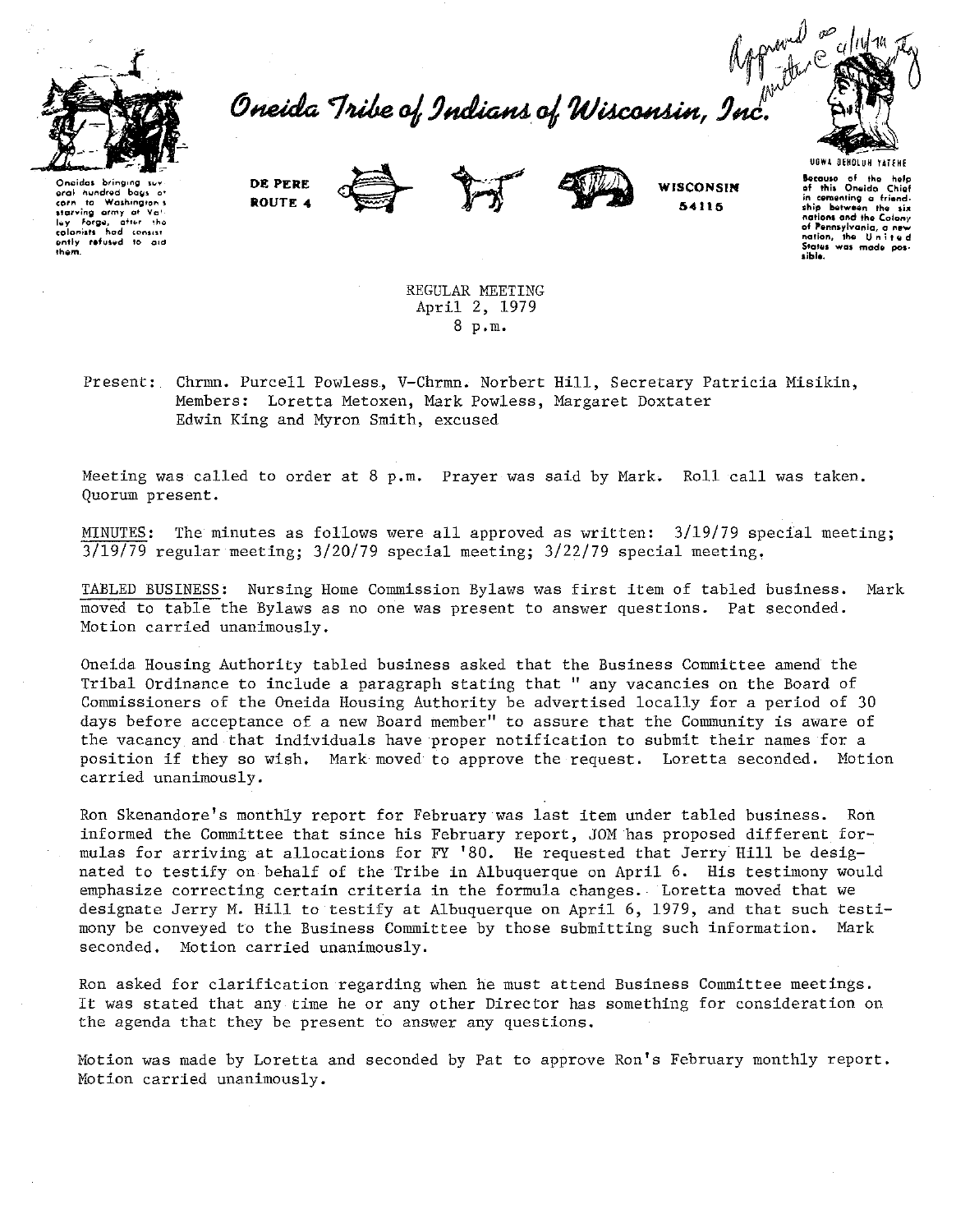Opeida Tribe of Indians of Wis. Regular Meeting 4/2/79 Page 2

GLITC CERTIFIED LIBRARIAN RESOLUTION: Kathryn Munson presented a GLITC resolution asking the Tribes' commitment to providing employment of the Certified Librarians with temporary funds through a Manpower Program until more permanent funding sources can be obtained. Norbert moved to adopt the resolution. Loretta seconded. Vote was 4 for and 1 abstention. Point of order was made by Norbert that GLITC had already adopted the resolution so we will have to retype the resolution on our letterhead with accompanying certification. "Request for Positions" form was also left with Tribal Secretary to be submitted with the resolution.

HEALTH BOARD MINUTES: No one was present to answer questions. Mark moved to table the minutes until someone is present to reply to questions. Margaret seconded. **Motion carried unanimously.** 

MARCH ENROLLMENTS: Margaret moved to approve the list of March enrollments as presented. Norbert seconded. Motion carried unanimously.

Request was made to have a special meeting between the Nursing Home Commission and the Business Committee to review their Bylaws. Meeting was set up for April 11, 1979, at 3 p.m. at the Tribal Building.

PLANNING OFFICE: Motion was made by Margaret to approve the Planning Office monthly report. Norbert seconded. Motion carried unanimously.

EDUCATION: Motion was made by Mark to approve the Education Board minutes of 2/14/79, 2/16/79, 3/3/79 and 3/9/79 as presented. Margaret seconded. **Motion carried unanimously.** 

ACCOUNTING OFFICE: Ed Baginski was not present to answer questions regarding his memo and requests. Motion was made by Pat to table the report. Mark seconded. Vote was 4 for and 1 opposed. Motion carried.

LAND COMMITTEE: Request was made to approve an agricultural lease of 2 acres for Antone Melchert. Norbert moved to approve the request. Margaret seconded. Motion **carried unanimously.** 

Request was made to approve the lease cancellations for the following for failure to pick up and make payment for their leases, due to the shortages of land and applicants for leases: Raymond and Joyce Johnson, Karla and Keith Dugan, Alexander Kurowski and Anna E. Kurowski. Loretta moved to approve the request. Pat seconded. Motion carried **unanimously.** 

Request was made to permit Gerald Danforth to keep his camper on the land of Lawrence Danforth until 8/31/79. Norbert moved to approve the request. Margaret seconded. **Motion carried unanimously.** 

Loretta moved to approve an extension of Ed Cottrell's lease to May 31, 1979 per his request. Mark seconded. Motion carried unanimously.

Request was made that the Oneida Tribe pay the 1977 taxes and interest due on the Evelyn & Andrew Cornelius property. Loretta moved to approve. Norbert seconded. Motion **carried unanimously.** 

Loretta indicated that the correct deadline for requesting action on the boundary dispute is 3/31/80 instead of 3/31/79.

Pat moved to approve the Land Committee minutes of 3/23/79. Mark seconded. Motion **carried unanimously.**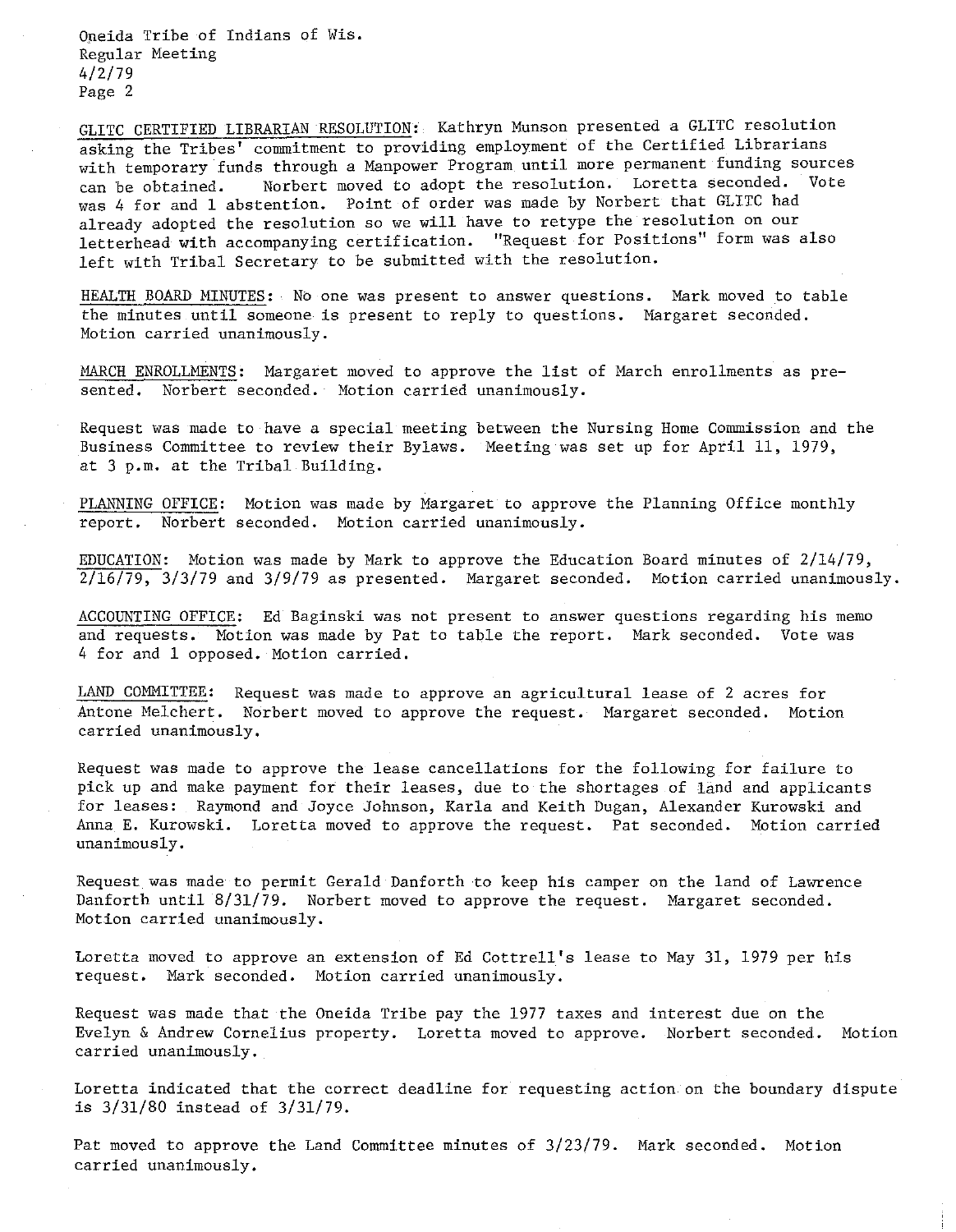Oneida Tribe of Indians of Wis. Regular Meeting 4/2/79 Page 3

Request was made to release Tribal land of Harrison Skenandore. Pat moved to approve the request. Loretta seconded. Motion carried unanimously.

Pat moved to approve the cancellation of Connie Powless' lease. Mark seconded. Motion **carried unanimously.**  Question asked about revolving loan. Matter was referred to the Land Committee.

Mark moved to approve the modification of Donald A. & Phyllis c. Davids **lease.** Norbert seconded. **Motion carried** unanimously.

Mark moved to approve the modification of Joseph J. & Helen A. Webster's lease. Pat seconded. Motion carried **unanimously.** 

Mark moved to approve the modification of Milton & Patricia J. Skenandore's lease. Norbert seconded. Motion carried unanimously.

Motion was made by Pat to approve the residential lease for Henry R. & Jane Skenandore. Loretta seconded. Motion carried unanimously.

Motion was made by Norbert to release seven lots of James R. Skenandore. Mark seconded. **Motion carried unanimously.** 

Mark moved to approve the following lease applications: James R. Skenandore, Jr. and Kelly; Mona L. Oxendine & Winston; Joyce & Richard Hoes; Jeffery & Debra Skenandore; Emily Cornelius; Douglas Skenandore, Doreen Paula Skenandore. Pat seconded the motion. **Motion carried unanimously.** 

Request was made that the Oneida Housing Authority complete the road to James R. Skenandore's residence. Mark moved to approve the request. Norbert seconded. Motion **carried unanimously.** 

Request was made to request funds to build a road parcel as an extension of Silas Drive to Skenandore Court. Mark moved to approve the request contingent on available funds from the BIA. Loretta seconded. Motion carried unanimously.

Loretta moved to approve the agricultural application of Carol Metoxen. Pat seconded. **Motion carried unanimously.** 

Norbert moved to approve the residential application for Gary Adams. Pat seconded. **Motion carried unanimously.** 

Norbert moved to approve the residential application of Gary Ness. Loretta seconded. **Motion carried unanimously.** 

Request was made to approve the application of Gary & Sharon Cornelius for **a resi**dential lease. Margaret moved to approve the request. Norbert seconded. Motion carried **unanimously.** 

Request was made that the Tribe sue the BIA for failure to fulfill their Trust responsibilities regarding the Margaret Summers Tract. Mark moved to approve the request. Pat seconded. Motion carried unanimously.